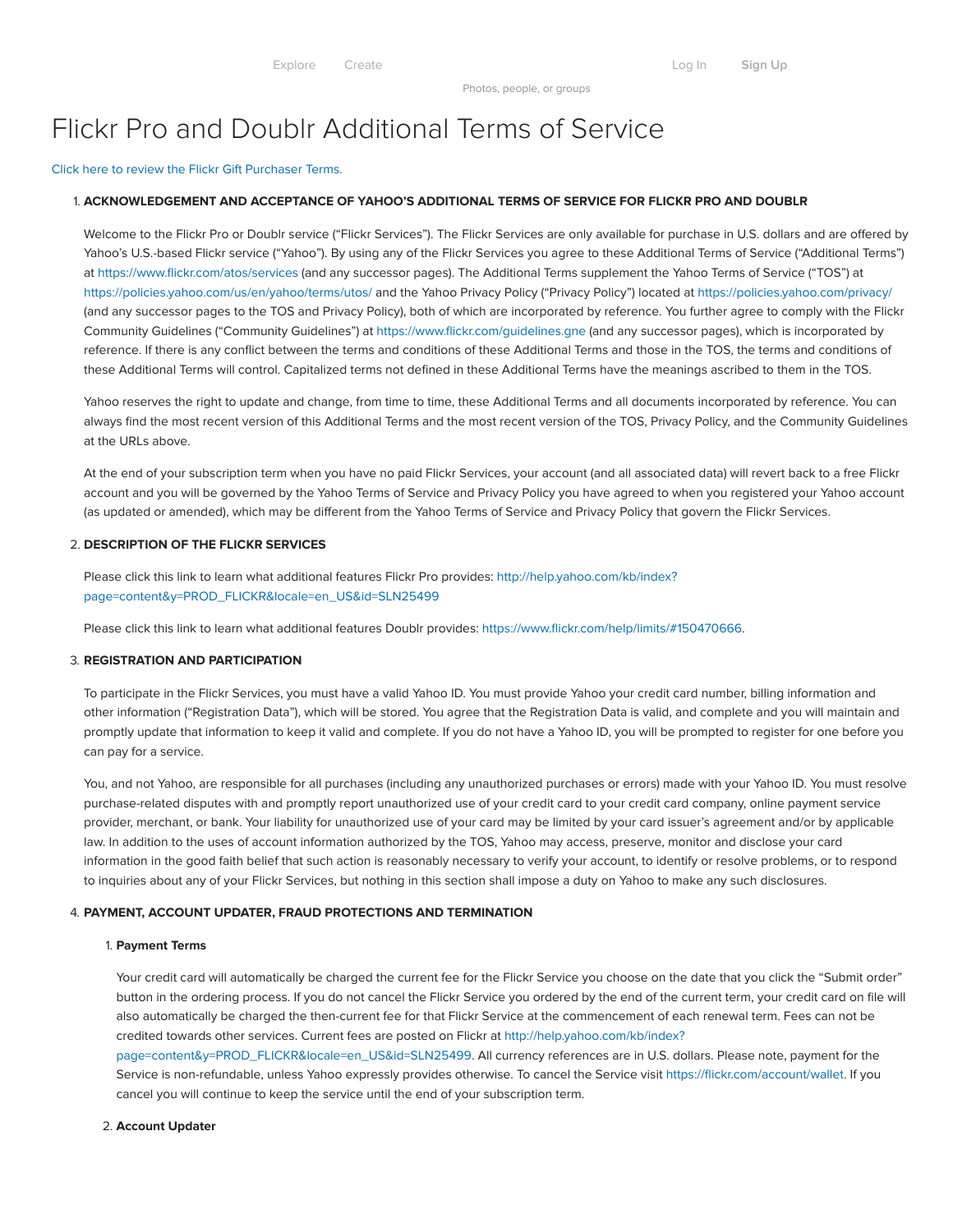with Yahoo has expired ("Account Updater"). By buying a Flickr Service, you consent to Yahoo's disclosure of your registration information to this third party service and to that service's use of such information solely in connection with Account Updater. You also consent to Yahoo's receipt and use of updated credit card or debit card account information from your financial institution in connection with the provision of the service as provided in the TOS, these Additional Terms, the Privacy Policy, and the Community Guidelines.

#### 3. Fraud Protections

To protect against fraud, Yahoo may verify the credit card information you provide. The verification process may include debiting an amount between \$0.00 and \$1.00 from your credit card account and then immediately crediting the same amount back to your credit card. Yahoo will only use this process to screen for fraud and will not otherwise debit your credit card account except as part of a transaction conducted through your account for the Service. By providing Yahoo with your credit card information, you authorize Yahoo to debit and credit your credit card account for an amount less than or equal to one dollar for such verification purposes.

## 4. Termination

If your credit card is invalid for any reason, your account will revert to a free Flickr account and will be subject to the limitations of a free Flickr account; provided, however, that Yahoo reserves the right to cancel your account entirely in such case, whereupon all the information and content contained within it will be deleted permanently. Yahoo accepts no liability for data that is deleted due to an invalid credit card.

## 5. AGE REQUIREMENTS

The Flickr Services are available for individuals 13 or older. If you are 13 or older but under the age of 18, you should review these terms and conditions with your parent or guardian to make sure that you and your parent or guardian understand and agree to these terms and conditions.

# <span id="page-1-0"></span>THE FOLLOWING ADDITIONAL TERMS AND CONDITIONS APPLY TO FLICKR GIFT PURCHASES ONLY

## 1. ACCEPTANCE OF TERMS

Welcome to Flickr Gift Certificate. By purchasing a Flickr Gift Certificate, you agree to these Gift Purchaser Terms at [https://www.flickr.com/gift\\_terms\\_purchaser.gne](https://www.flickr.com/gift_terms_purchaser.gne) that supplement the Yahoo Terms of Service ("TOS") at [https://www.flickr.com/utos\\_detect.gne](https://www.flickr.com/utos_detect.gne) (and any successor pages), which are incorporated by reference.

Separate Terms of Service govern the redemption and use of the gift certificate and the use of the product by the recipient, and must be agreed by the recipient of a gift certificate prior to redemption of the gift certificate and use of the product. Those terms are at [https://www.flickr.com/gift\\_terms\\_redeemer.gne](https://www.flickr.com/gift_terms_redeemer.gne), and any successor pages. Yahoo reserves the right to update and change, from time to time, these Gift Purchaser Terms and all documents incorporated by reference. You can always find the most recent version of these Gift Purchaser Terms and the most recent version of the TOS at the URLs indicated above.

#### 2. DESCRIPTION OF SERVICE

Certain Flickr services allow the purchase of gift certificates, in which the cost of a subscription to that service may be given to another user as a gift. Flickr Gift Certificates can only be purchased on the Flickr site, and a particular gift certificate may only be applied toward the purchase of the Flickr service for which it is being offered.

Gift certificates may be purchased in set amounts. Flickr Gift Certificates may not be used to purchase other Flickr Gift Certificates or any other Yahoo Services or Yahoo Gift Certificates.

## 3. ELIGIBILITY

A Flickr Gift Certificate may only be sold to persons 13 or older. Yahoo reserves the right to restrict the availability of a Flickr Gift Certificate to residents of certain U.S. states, with or without notice.

A Flickr Gift Certificate is intended for use as a gift to an individual. A Flickr Gift Certificate is non-transferable, and resale of a Flickr Gift Certificate or use for unauthorized advertising, marketing, sweepstakes or other promotional purposes is strictly prohibited. You agree that Yahoo has the right to suspend or terminate your account and refuse any and all current or future use of gift certificates and balances (or any portion thereof) obtained or used under such circumstances.

#### 4. YAHOO ID REQUIREMENT